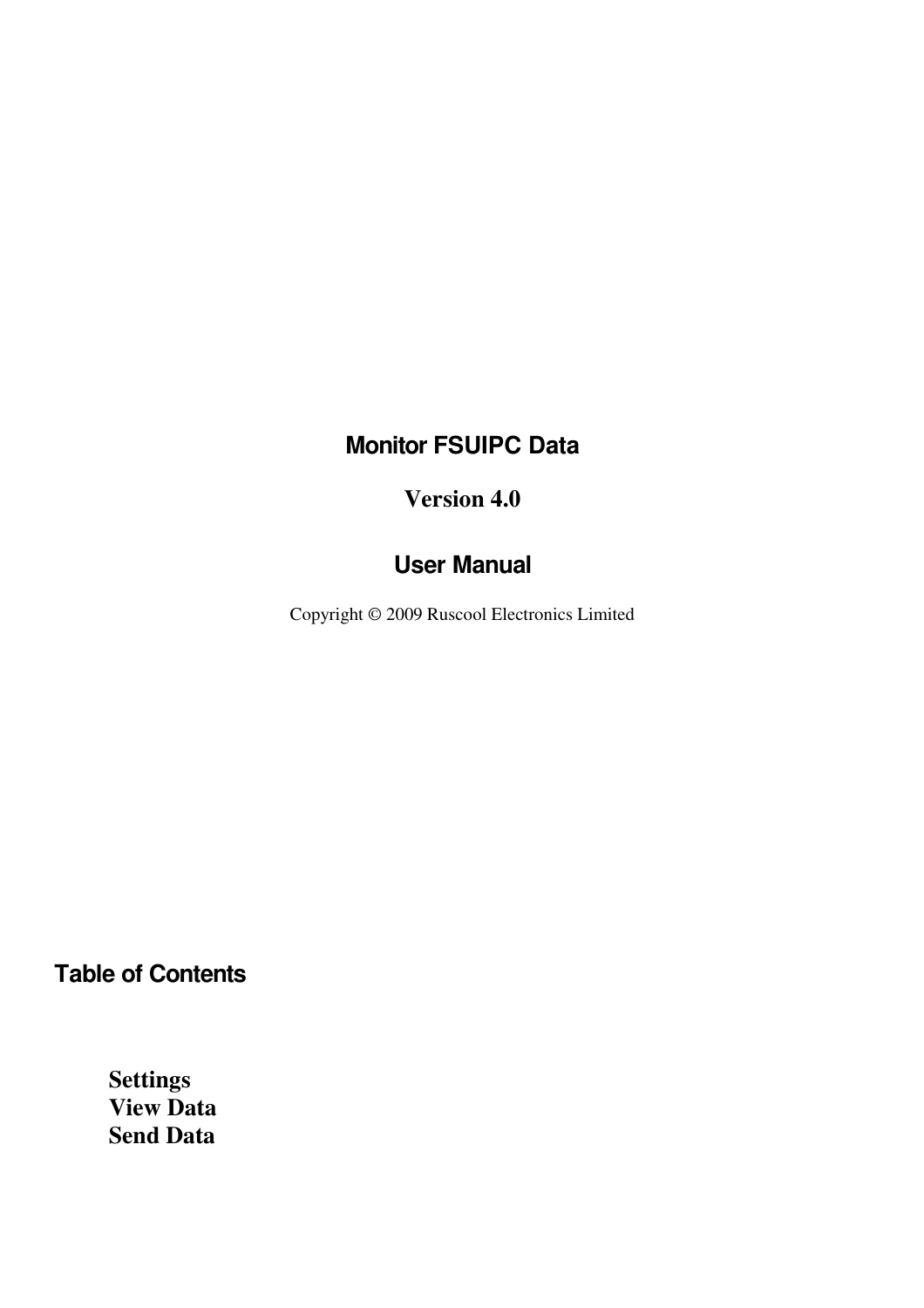## **Settings**

- Click on the "Category" drop-down and select the relevant category, select '(All)' to show a complete list of descriptions or select ' ....Custom....' to type in your own details.
- Click on the "Description" drop-down and select the item required. The program will show you the "Offset", "Calculation", "Data Type", and "Bytes" as used by FSUIPC.

Note: Bytes are only required if the Data Type is a "String".

It is not necessary to use all of the descriptions, so they can just be ignored if they are blank. However, if they have been previously configured and you now want them to be unused, select (None) from the "Category" drop-down.

If you can't find a description by using the dropdown, you can search by using the '\*' wildcard character. EG \*altitude\* will find any description with the word 'altitude' present, and altitude\* will find any description starting with the word 'altitude'.

| <b>Til Monitor FSUIPC Data</b> |                      |                                                                                                                                                                                                                                                                          |              |                  |                    |                       |  |
|--------------------------------|----------------------|--------------------------------------------------------------------------------------------------------------------------------------------------------------------------------------------------------------------------------------------------------------------------|--------------|------------------|--------------------|-----------------------|--|
| <b>X</b> Exit <b>X</b> Help    |                      |                                                                                                                                                                                                                                                                          |              |                  |                    |                       |  |
| Settings                       |                      | <b>Keep on Top?</b><br><b>View Data</b> Send Data                                                                                                                                                                                                                        |              |                  |                    | R O N<br>C S<br>. .   |  |
|                                | New Copen Save       |                                                                                                                                                                                                                                                                          |              |                  |                    |                       |  |
| Category                       |                      | <b>Description</b>                                                                                                                                                                                                                                                       |              | <b>Offset</b>    | <b>Calculation</b> | DataType Bytes        |  |
| Autopilot                      | $\checkmark$         | <b>AP Altitude Value</b>                                                                                                                                                                                                                                                 | $\checkmark$ | 07D4             | *3.28084/65536     | Int32<br>v            |  |
| 2<br>Autopilot                 | $\checkmark$         | AP Airspeed Value (knots)                                                                                                                                                                                                                                                | $\ddotmark$  | 07E2             |                    | Short<br>×            |  |
| 3<br>Autopilot                 | $\checkmark$         | AP Heading Value                                                                                                                                                                                                                                                         | v            | 07 <sub>CC</sub> | $(*360)/65536$     | Ÿ<br>Short            |  |
| Autopilot<br>4                 | $\checkmark$         | AP Mach Hold                                                                                                                                                                                                                                                             | $\ddotmark$  | 07E4             |                    | $\ddotmark$<br>Int32  |  |
| 5 Autopilot                    | $\checkmark$         | <b>AP Master Switch</b>                                                                                                                                                                                                                                                  | v            | 07BC             |                    | Int32<br>$\checkmark$ |  |
| 6<br>Autopilot                 | $\checkmark$         | AP Vertical Speed Value (ft/min)                                                                                                                                                                                                                                         | $\checkmark$ | 07F2             |                    | Short<br>v            |  |
| 7<br>(None)                    | $\checkmark$         |                                                                                                                                                                                                                                                                          | v            |                  |                    | ×                     |  |
| 8                              | $\ddot{\phantom{1}}$ |                                                                                                                                                                                                                                                                          | Ÿ            |                  |                    | v                     |  |
|                                |                      | NOTE: To search for a description you can use the * wildcard. Type * before and/or after the text you are<br>searching for and then dropdown. (eg *ADF* will find any descriptions with ADF anywhere in the text, ADF*<br>will find any descriptions starting with ADF.) |              |                  |                    |                       |  |

Click on the "Save" button if you want to save your settings for later use. Multiple groups of settings can be saved with different names to make identifying them easier when opening them.

Click on the "Open" button to open previously saved settings. The last settings that were saved will automatically open when the program is started.

If you want to clear all settings, click on the "New" button.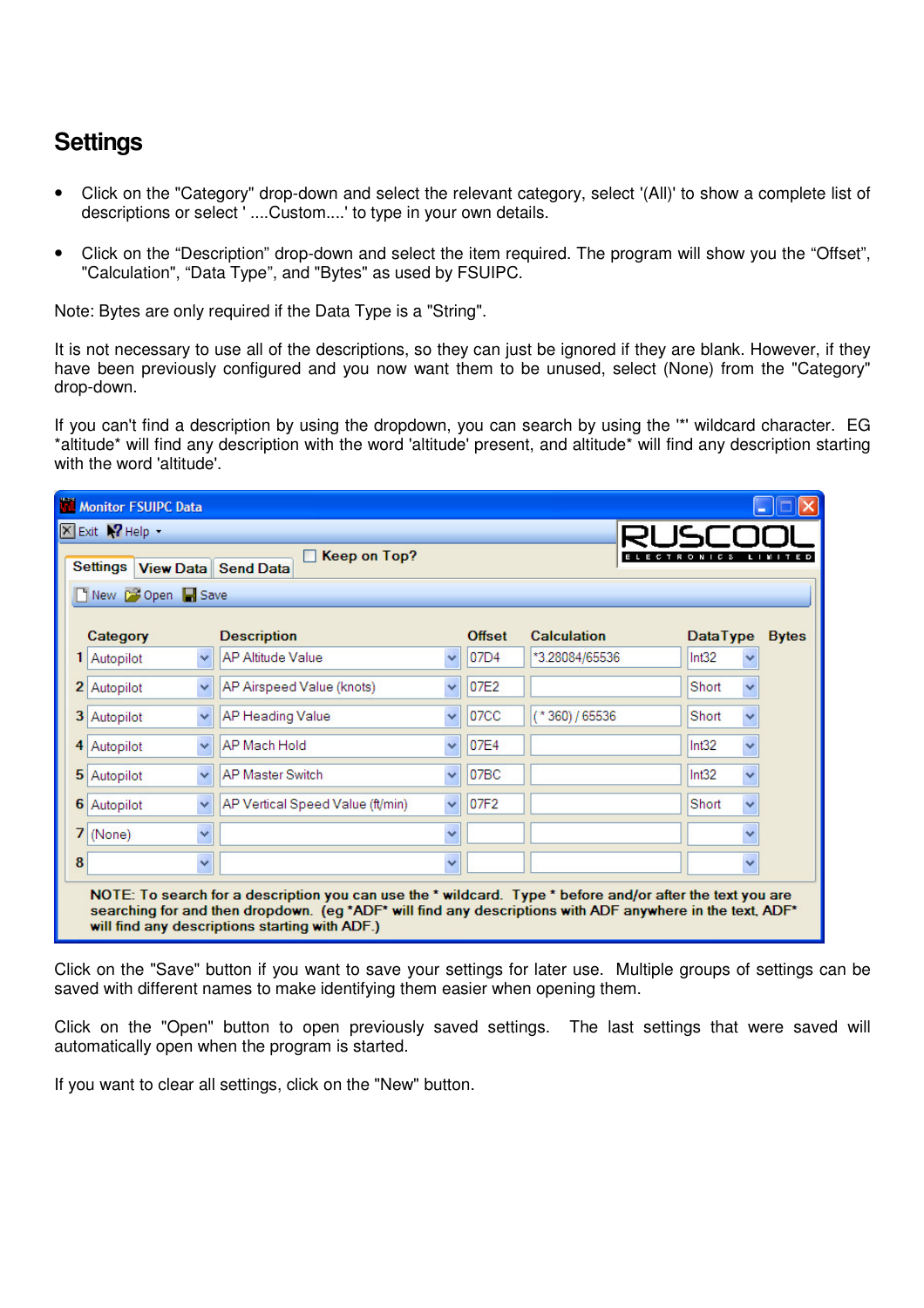### **View Data**

Once the settings have been completed (and saved, if required) click on the "View Data" tab to monitor Flight Simulator. (It is important that Flight Simulator is running, of course!!)

The Raw Data column shows the data exactly as it is returned from Flight Simulator, and the Calculated Data column shows the data after the FSUIPC calculation(s) have been applied.

While viewing the data, tick the 'Keep on Top?' tickbox to make the program always on top of any other programs (except when viewing Flight Simulator full screen - using Alt-Enter).

| Monitor FSUIPC Data              |                     |                 |                        | ÷                           |
|----------------------------------|---------------------|-----------------|------------------------|-----------------------------|
| <b>X</b> Exit <b>X</b> Help      |                     |                 |                        |                             |
| Settings View Data               | <b>Keep on Top?</b> |                 | EL                     | <b>ECTRONICS</b><br>LIMITED |
| <b>Description</b>               | <b>Offset</b>       | <b>Raw Data</b> | <b>Calculated Data</b> |                             |
| AP Altitude Value                | 07D4                | 75906414        | 3799.99998943726       |                             |
| AP Airspeed Value (knots)        | 07E2                | 135             | 135                    |                             |
| AP Heading Value                 | 07 <sub>C</sub>     | $-3641$         | 339.999389648438       | Pause                       |
| AP Mach Value                    | 07E8                | $\overline{0}$  | $\bf{0}$               |                             |
| <b>AP Master Switch</b>          | 07BC                | 1               | 1                      |                             |
| AP Vertical Speed Value (ft/min) | 07F2                | $-700$          | $-700$                 |                             |
|                                  |                     |                 |                        |                             |
|                                  |                     |                 |                        |                             |
|                                  |                     |                 |                        |                             |
|                                  |                     |                 |                        |                             |
|                                  |                     |                 |                        |                             |

The data is continually updated from Flight Simulator so that you can see the data changing. Note that this may reduce the frame-rate as the data is being captured 10 times a second.

To stop the real-time monitoring, click on the "Pause" button and the monitoring can then be resumed by clicking on the "Capture" button or you can get a one-off update by clicking on the "Refresh" button.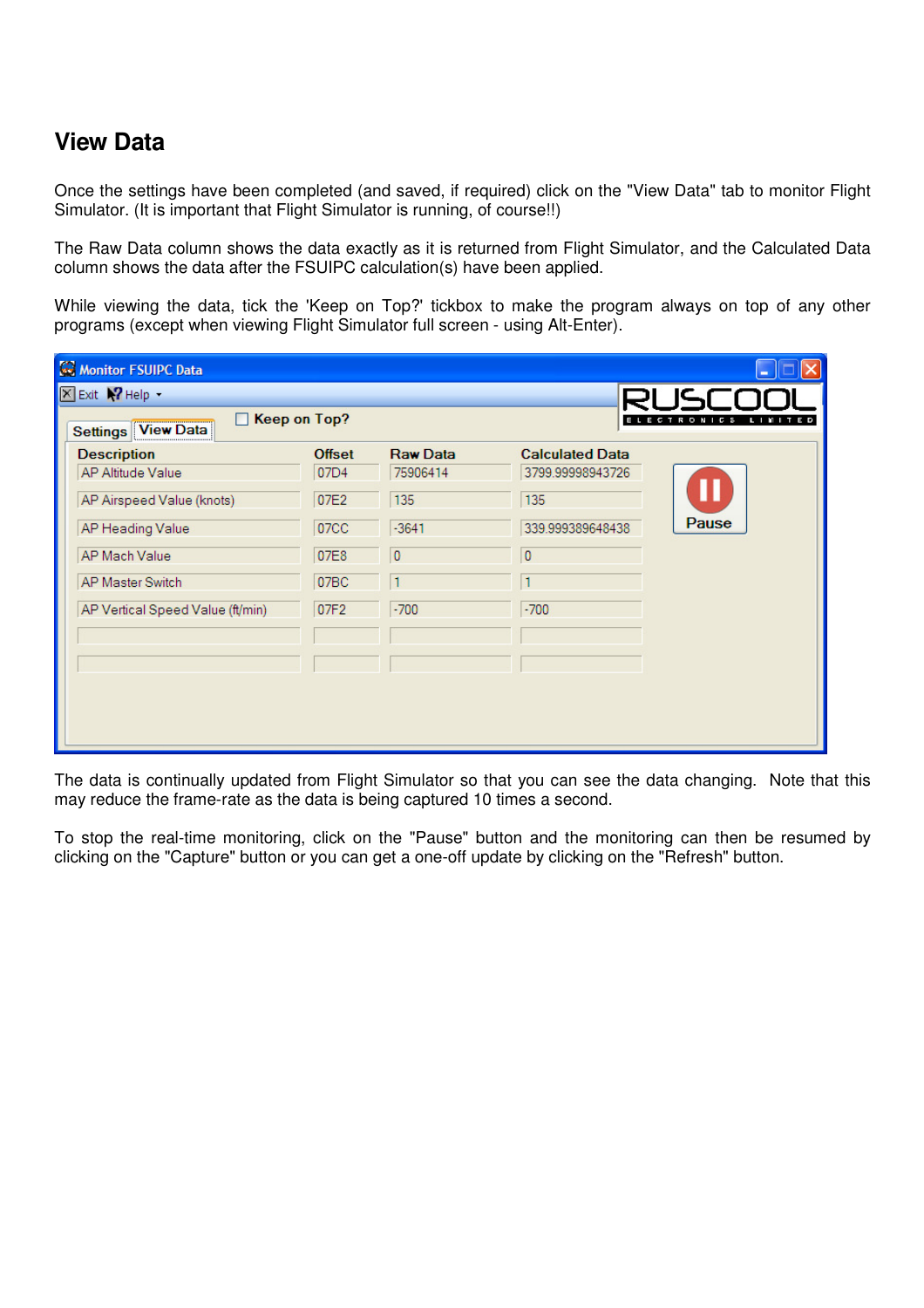| Monitor FSUIPC Data                                 |                   |                 |                        |                |
|-----------------------------------------------------|-------------------|-----------------|------------------------|----------------|
| <b>X</b> Exit <b>X</b> Help -                       |                   |                 |                        | א וק           |
| Keep on Top?<br><b>View Data</b><br><b>Settings</b> | ECTRONICS LIMITED |                 |                        |                |
| <b>Description</b>                                  | <b>Offset</b>     | <b>Raw Data</b> | <b>Calculated Data</b> |                |
| <b>AP Altitude Value</b>                            | 07D4              | 75906414        | 3799.99998943726       |                |
| AP Airspeed Value (knots)                           | 07E2              | 135             | 135                    |                |
| AP Heading Value                                    | 07 <sub>CC</sub>  | $-3641$         | 339.999389648438       | Capture        |
| AP Mach Value                                       | 07E8              | $\vert 0 \vert$ | $\bf{0}$               |                |
| <b>AP Master Switch</b>                             | 07BC              | 11              | ٦                      |                |
| AP Vertical Speed Value (ft/min)                    | 07F2              | $-700$          | $-700$                 |                |
|                                                     |                   |                 |                        | <b>Refresh</b> |
|                                                     |                   |                 |                        |                |
|                                                     |                   |                 |                        |                |
|                                                     |                   |                 |                        |                |
|                                                     |                   |                 |                        |                |

You can return to the settings page by clicking on the "Settings" tab, make any required changes and the information will be updated as soon as you click on the "View Data" tab again.

Note that when this program has focus, Flight Simulator is paused so will not continue to update data until it is running again.

We have purposely left all data in it's full length so that you can see precisely what is being sent. Most programs that use this data will actually round it off to useable values of course.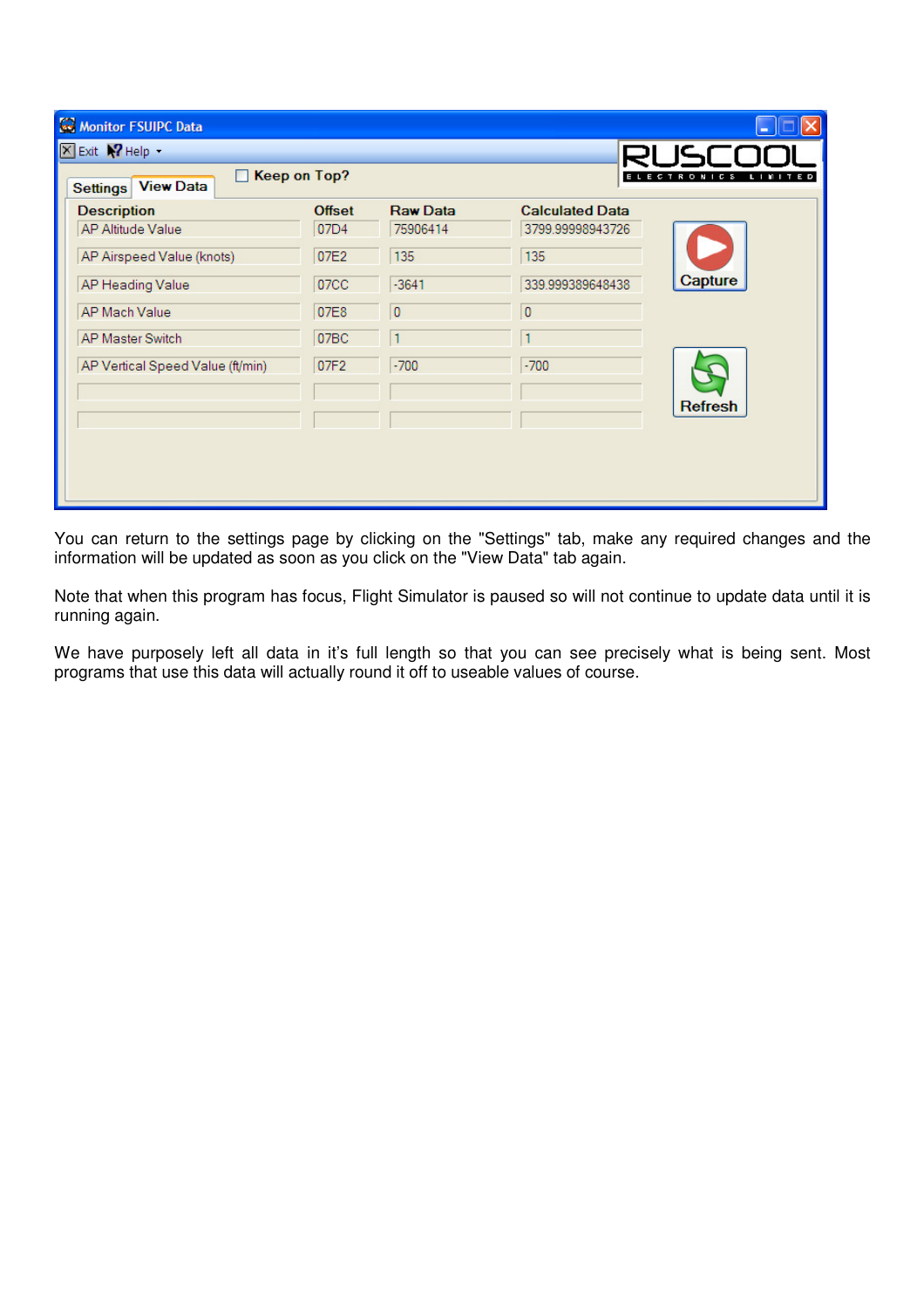# **Send Data**

Testing how data is sent to and received by Flight Simulator can be useful when testing how other programs will respond to particular values.

- Click on the "Category" drop-down and select the relevant category, select '(All)' to show a complete list of descriptions or select ' ....Custom....' to type in your own details.
- Click on the "Description" drop-down and select the item required. The program will show you the "Offset", "Calculation", "Data Type", and "Bytes" as used by FSUIPC.

Note: Bytes are only required if the Data Type is a "String".

Enter a value in the 'Send Value' box and click on Send. The below example shows the vertical speed being sent and updated immediately in Flight Simulator. Any calculations will be applied before the data is sent so the value entered should be the actual value that you want to appear in Flight Simulator.

| <b>Til Monitor FSUIPC Data</b>           |                                                                                                                                                                                                                                                                          |                      |                    |                             |
|------------------------------------------|--------------------------------------------------------------------------------------------------------------------------------------------------------------------------------------------------------------------------------------------------------------------------|----------------------|--------------------|-----------------------------|
| <b>X</b> Exit <b>X</b> Help -            | <b>Keep on Top?</b>                                                                                                                                                                                                                                                      |                      |                    | <b>ECTRONICS</b><br>LIMITED |
| <b>Settings View Data</b>                | <b>Send Data</b>                                                                                                                                                                                                                                                         |                      |                    |                             |
| Category                                 | <b>Description</b>                                                                                                                                                                                                                                                       | <b>Offset</b>        | <b>Calculation</b> | <b>DataType</b>             |
| Cockpit<br>1<br>$\checkmark$             | Pitot Heat Switch                                                                                                                                                                                                                                                        | 029C<br>$\checkmark$ |                    | Short                       |
|                                          |                                                                                                                                                                                                                                                                          |                      |                    | <b>Send Value</b>           |
|                                          |                                                                                                                                                                                                                                                                          |                      |                    |                             |
| Category                                 | <b>Description</b>                                                                                                                                                                                                                                                       | <b>Offset</b>        | <b>Calculation</b> | <b>DataType</b>             |
| $\overline{2}$<br>(None)<br>$\checkmark$ |                                                                                                                                                                                                                                                                          | v                    |                    |                             |
|                                          |                                                                                                                                                                                                                                                                          |                      |                    | <b>Send Value</b>           |
|                                          |                                                                                                                                                                                                                                                                          |                      |                    |                             |
|                                          |                                                                                                                                                                                                                                                                          |                      |                    | Send                        |
|                                          | NOTE: To search for a description you can use the * wildcard. Type * before and/or after the text you are<br>searching for and then dropdown. (eg *ADF* will find any descriptions with ADF anywhere in the text, ADF*<br>will find any descriptions starting with ADF.) |                      |                    |                             |

If Flight Simulator is not updated then either the Data Type/Calculation or Send Value are incorrect so it is recommended to view the data to make sure that the values are correct.